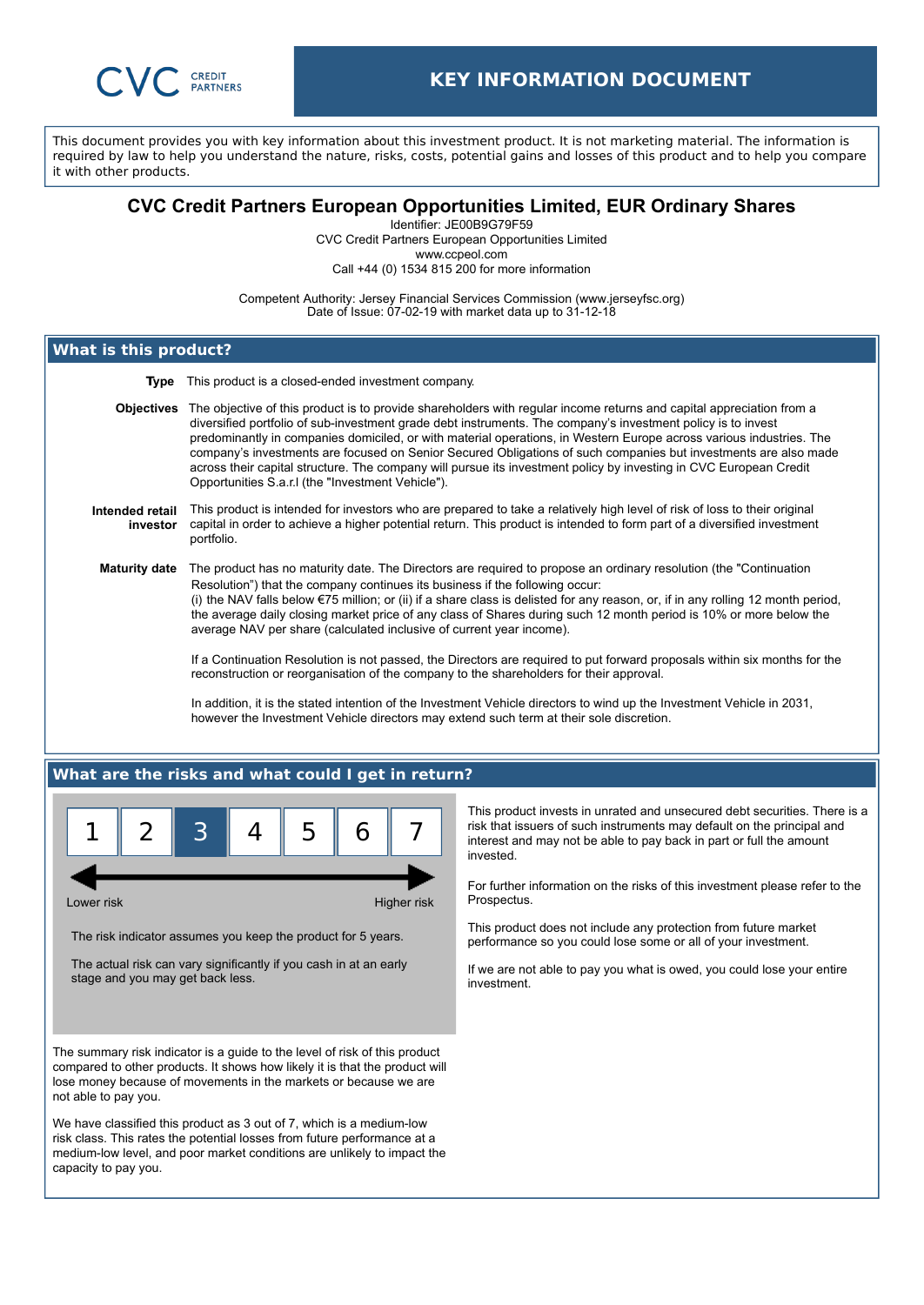| <b>Investment EUR 10 000</b> |                                     |           |           |                                                   |  |  |
|------------------------------|-------------------------------------|-----------|-----------|---------------------------------------------------|--|--|
| <b>Scenarios</b>             |                                     | 1 Year    | 3 Years   | 5 Years<br>(Recommended<br><b>Holding Period)</b> |  |  |
| <b>Stress scenario</b>       | What you might get back after costs | 6 5 24 39 | 6753.00   | 5968.34                                           |  |  |
|                              | Average return each year            | -34.76%   | $-12.27%$ | $-9.81\%$                                         |  |  |
| Unfavourable scenario        | What you might get back after costs | 9 249.19  | 9 344.94  | 9728.38                                           |  |  |
|                              | Average return each year            | $-7.51\%$ | $-2.23%$  | $-0.55%$                                          |  |  |
| Moderate scenario            | What you might get back after costs | 10 546.66 | 11 732.75 | 13 049.58                                         |  |  |
|                              | Average return each year            | 5.47%     | 5.47%     | 5.47%                                             |  |  |
| Favourable scenario          | What you might get back after costs | 12 028.66 | 14 733 79 | 17 508.28                                         |  |  |
|                              | Average return each year            | 20.29%    | 13.79%    | 11.85%                                            |  |  |

This table shows the money you could get back over the next 5 years, under different scenarios, assuming that you invest EUR 10 000.

The scenarios shown illustrate how your investment could perform. You can compare them with the scenarios of other products.

The scenarios presented are an estimate of future performance based on evidence from the past on how the value of this investment varies, and are not an exact indicator. What you get will vary depending on how the market performs and how long you keep the investment/product.

The stress scenario shows what you might get back in extreme market circumstances, and it does not take into account the situation where we are not able to pay you.

The figures shown include all the costs of the product itself, but may not include all the costs that you pay to your advisor or distributor. The figures do not take into account your personal tax situation, which may also affect how much you get back.

## **What happens if CVC Credit Partners European Opportunities Limited is unable to pay out?**

The company's shares are listed on the Premium segment of the London Stock Exchange's main market. Should the company be liquidated, the amount you receive for your holding will be based on the value of assets available for distribution after all other liabilities have been paid. Shareholders in this company do not have the right to make a claim to the Financial Services Compensation Scheme or any other compensation scheme in the event that the company is unable to pay out.

### **What are the costs?**

The Reduction in Yield (RIY) shows what impact the total costs you pay will have on the investment return you might get. The total costs take into account one-off, ongoing and incidental costs.

The amounts shown here are the cumulative costs of the product itself, for three different holding periods. They include potential early exit penalties. The figures assume you invest EUR 10 000. The figures are estimates and may change in the future.

### **Costs over time**

The person selling you or advising you about this product may charge you other costs. If so, this person will provide you with information about these costs, and show you the impact that all costs will have on your investment over time.

The following costs are not included in the entry and exit fee calculation: broker commission, entry and exit charges paid to your fund manager, platform fees, mark ups, stamp duty, transaction tax and foreign exchange costs.